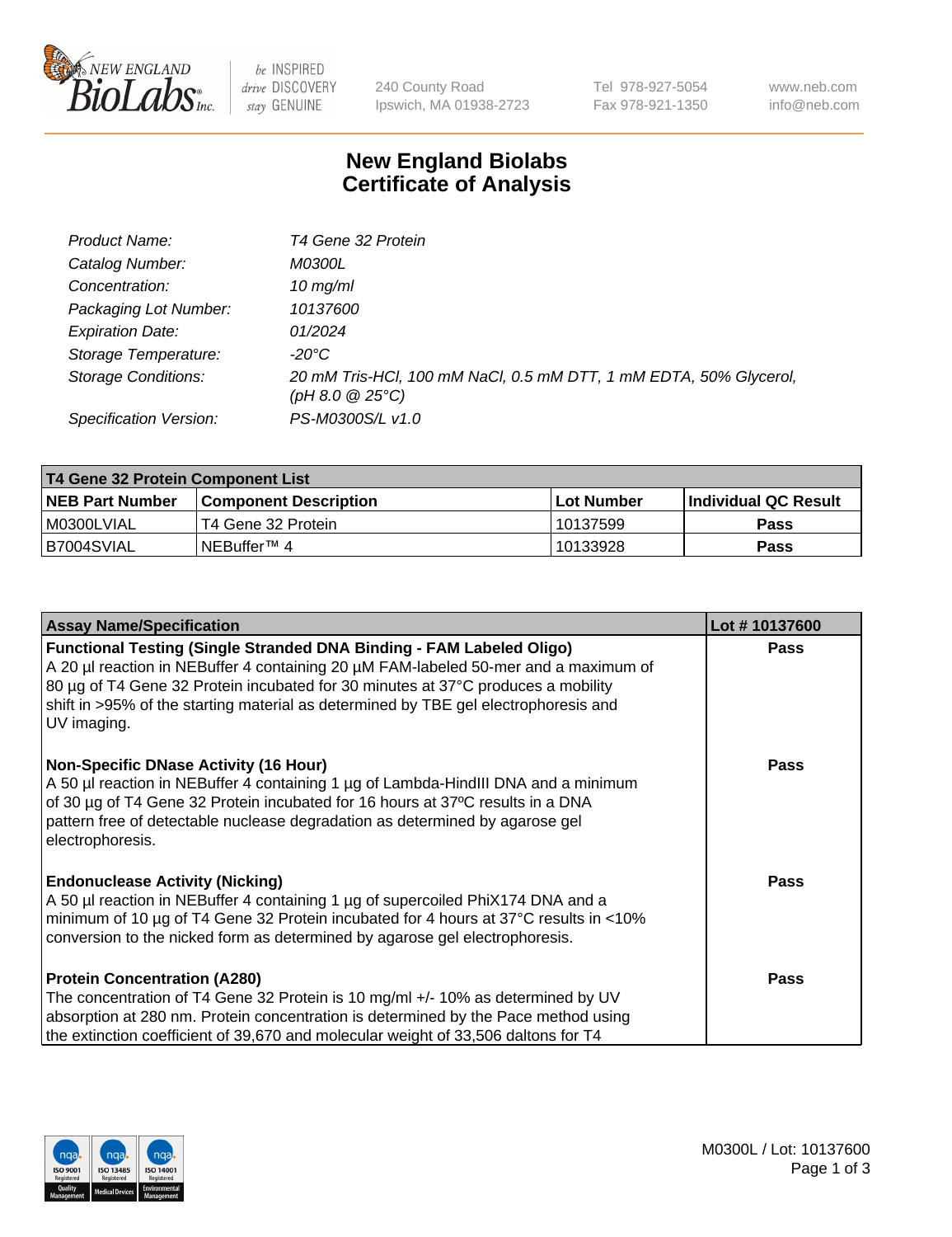

be INSPIRED drive DISCOVERY stay GENUINE

240 County Road Ipswich, MA 01938-2723 Tel 978-927-5054 Fax 978-921-1350 www.neb.com info@neb.com

| <b>Assay Name/Specification</b>                                                                                                                                                                                                                                                                                                                                                                             | Lot #10137600 |
|-------------------------------------------------------------------------------------------------------------------------------------------------------------------------------------------------------------------------------------------------------------------------------------------------------------------------------------------------------------------------------------------------------------|---------------|
| Gene 32 Protein (Pace, C.N. et al. (1995) Protein Sci., 4, 2411-2423).                                                                                                                                                                                                                                                                                                                                      |               |
| <b>Protein Purity Assay (SDS-PAGE)</b><br>T4 Gene 32 Protein is ≥ 99% pure as determined by SDS-PAGE analysis using Coomassie<br>Blue detection.                                                                                                                                                                                                                                                            | <b>Pass</b>   |
| <b>Phosphatase activity (FAM Labeled Oligo)</b><br>A 50 ul reaction in CutSmart® Buffer containing a 20 nM solution of a fluorescent<br>internal labeled oligonucleotide with a 5' phosphate and a minimum of 10 µg of T4<br>Gene 32 Protein incubated for 16 hours at 37°C yields <5% degradation as determined<br>by capillary electrophoresis.                                                           | <b>Pass</b>   |
| <b>Single Stranded DNase Activity (FAM-Labeled Oligo)</b><br>A 50 µl reaction in CutSmart® Buffer containing a 20 nM solution of a fluorescent<br>internal labeled oligonucleotide and a minimum of 10 µg of T4 Gene 32 Protein<br>incubated for 16 hours at 37°C yields <5% degradation as determined by capillary<br>electrophoresis.                                                                     | <b>Pass</b>   |
| <b>RNase Activity Assay (2 Hour Digestion)</b><br>A 10 µl reaction in NEBuffer 4 containing 40 ng of fluorescein labeled RNA<br>transcript and a minimum of 10 µg of T4 Gene 32 Protein incubated for 2 hours at<br>37°C results in no detectable degradation of the RNA as determined by gel<br>electrophoresis using fluorescent detection.                                                               | <b>Pass</b>   |
| <b>RNase Activity (Extended Digestion)</b><br>A 10 µl reaction in NEBuffer 4 containing 40 ng of fluorescein labeled RNA<br>transcript and a minimum of 10 µg of T4 Gene 32 Protein is incubated at 37°C. After<br>incubation for 16 hours, >90% of the substrate RNA remains intact as determined by<br>gel electrophoresis using fluorescent detection.                                                   | <b>Pass</b>   |
| qPCR DNA Contamination (E. coli Genomic)<br>A minimum of 10 µg of T4 Gene 32 Protein is screened for the presence of E. coli<br>genomic DNA using SYBR® Green qPCR with primers specific for the E. coli 16S rRNA<br>locus. Results are quantified using a standard curve generated from purified E. coli<br>genomic DNA. The measured level of E. coli genomic DNA contamination is ≤ 1 E. coli<br>genome. | <b>Pass</b>   |
| <b>Exonuclease Activity (Radioactivity Release)</b><br>A 50 µl reaction in NEBuffer 4 containing 1 µg of a mixture of single and<br>double-stranded [3H] E. coli DNA and a minimum of 10 µg of T4 Gene 32 Protein<br>incubated for 4 hours at 37°C releases <0.1% of the total radioactivity.                                                                                                               | Pass          |

This product has been tested and shown to be in compliance with all specifications.